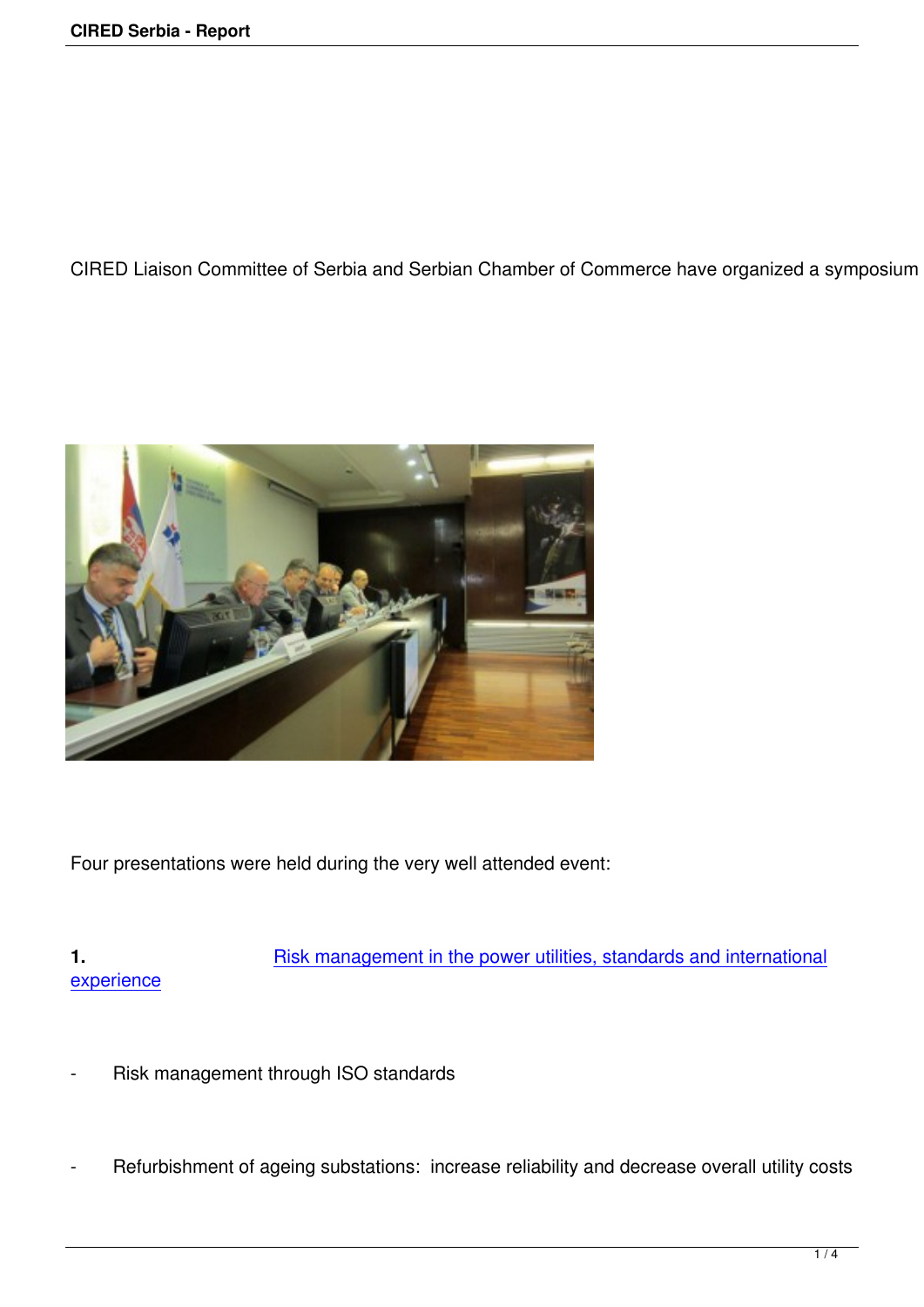Methodology applied by EPS for the multicriteria decision analysis for the substation refurbishment

## *Lecturer: Prof. Aleksandar Janjic, PhD, Electronic Faculty Nis*

- **2.** Maintenance of distribution assets and risk
- Risk analysis of su[bstations based on the current equipment co](http://www.ciredserbia.org.rs/images/stories/Kolokvijumi/2015/radovi/2.%20V%20Strugar.pdf)ndition
- Different maintenance strategies
- **Environmental risk**

*Lecturer: Velimir Strugar, PhD, Power Distribution of Montenegro*

- **3.** Modern technologies applied for the operational risk reduction
- Substation mainten[ance activities prioritization based on risk](http://www.ciredserbia.org.rs/images/stories/Kolokvijumi/2015/radovi/4.%20Z.%20Ristanovic.pdf)
- Short term and long term strategies in the asset management

*Lecturer: Zoran Ristanovic, MSc, Siemens*

**4. Risk management in Smart Grid**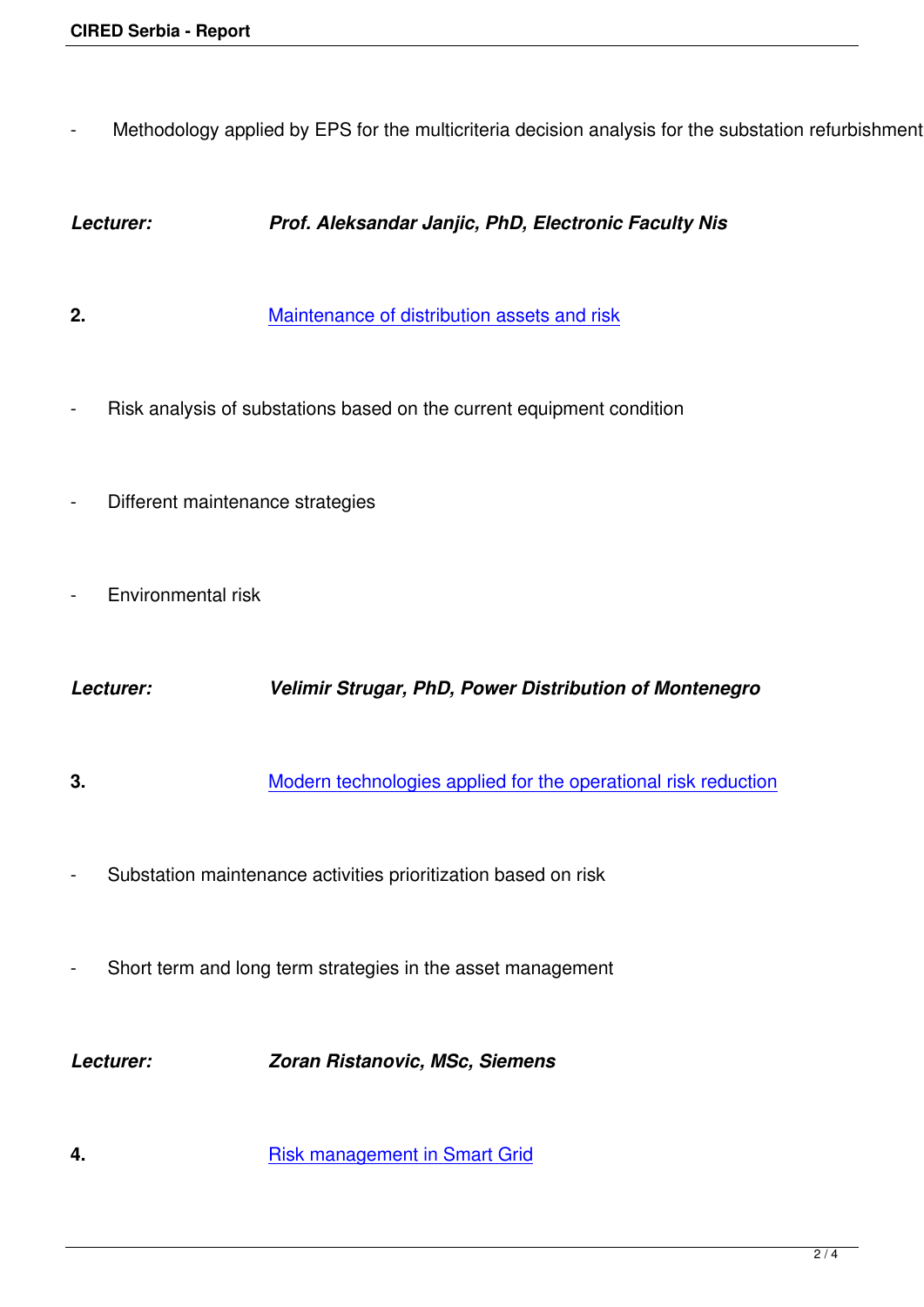| Decision making process Risk Identification |
|---------------------------------------------|
| Techniques for Decision and Risk Analysis   |
| Decision matrix                             |
| <b>Decision tree</b>                        |
| <b>Decision Criteria</b>                    |
| Risk models - Examples                      |

*Lecturer: Goran Svenda, PhD, Schneider-Electric*

Presented papers introduced participants to the methods of risk analysis, identification and assessment of t

President of the CIRED Liaison Committee of Sejubiale Eddam for merculion obistribotions Nustria in CSerbia, whi

**CIRED SERBIA 2016**